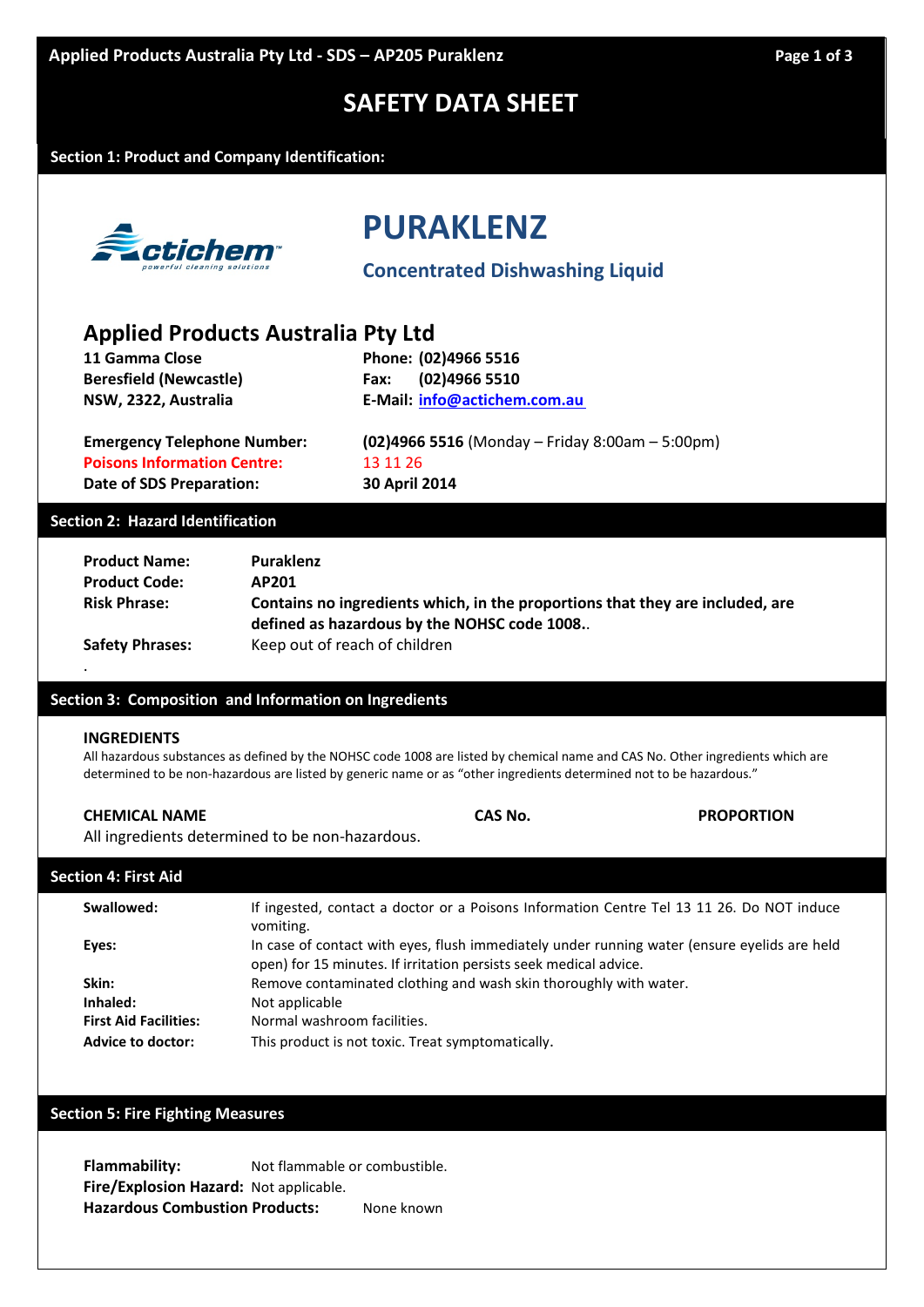## **Section 6: Accidental Release Measures**

**Spills and Disposals: Large Spills** - Absorb on sand, dirt, vermiculite or similar absorbent material. Place into labelled drums and dispose of according to local government regulations. Immediately notify emergency services (Police or Fire Brigade) if the spill is too large for you to safely and effectively handle. Prevent by any means available any spillage entering a watercourse. **Small Spills** – Flush away with copious amounts of water. **Personal Protective Equipment:** Refer to Section 8 of this SDS for PPE required.

### **Section 7: Safe Handling Information**

### **Storage & Transport:** Store in a cool place and out of direct sunlight. Store away from strong acids. Keep container sealed when not in use. Store locked up and out of reach of children. Only store in the original container as supplied by the manufacturer. **Handling:** Always use recommended Personal Protective Equipment (see section 8 of this SDS). Do not

# mix with any other chemical unless expressly recommended by the manufacturer.

### **Section 8: Exposure Controls and Personal Protection**

| <b>Exposure Standards:</b> | No exposure standards have been assigned to this product. |  |
|----------------------------|-----------------------------------------------------------|--|
|----------------------------|-----------------------------------------------------------|--|

**Engineering Controls:** Maintain adequate ventilation at all times. In most circumstances natural ventilation systems are adequate unless the material is heated, reacted or otherwise changed in some type of chemical reaction, then the use of a local exhaust ventilation system is recommended. Do not aerosolize.

#### **Personal Protection Equipment:**

Gloves and apron – Not normally required. If extended contact likely then use NBR or vinyl gloves

Goggles –Not normally required. If eye contact likely then use chemical goggles. Respiratory Protection – Not normally required when used as directed. If used in confined spaces, select and use respirators in accordance with AS/NZS 1715/1716.

# **Section 9: Physical and Chemical Properties**

| Appearance:                 | Viscous yellow liquid with lemon fragrance. |
|-----------------------------|---------------------------------------------|
| <b>Boiling Point:</b>       | $100^{\circ}$ C                             |
| <b>Vapour Pressure:</b>     | Not available                               |
| <b>Specific Gravity:</b>    | 1.0                                         |
| <b>Flashpoint:</b>          | Not flammable                               |
| <b>Flammability Limits:</b> | Not flammable                               |
| <b>Solubility in Water:</b> | Completely soluble                          |
| <b>OTHER PROPERTIES</b>     |                                             |
| <b>Corrosiveness:</b>       | Non corrosive                               |
| pH:                         | 8.0                                         |
|                             |                                             |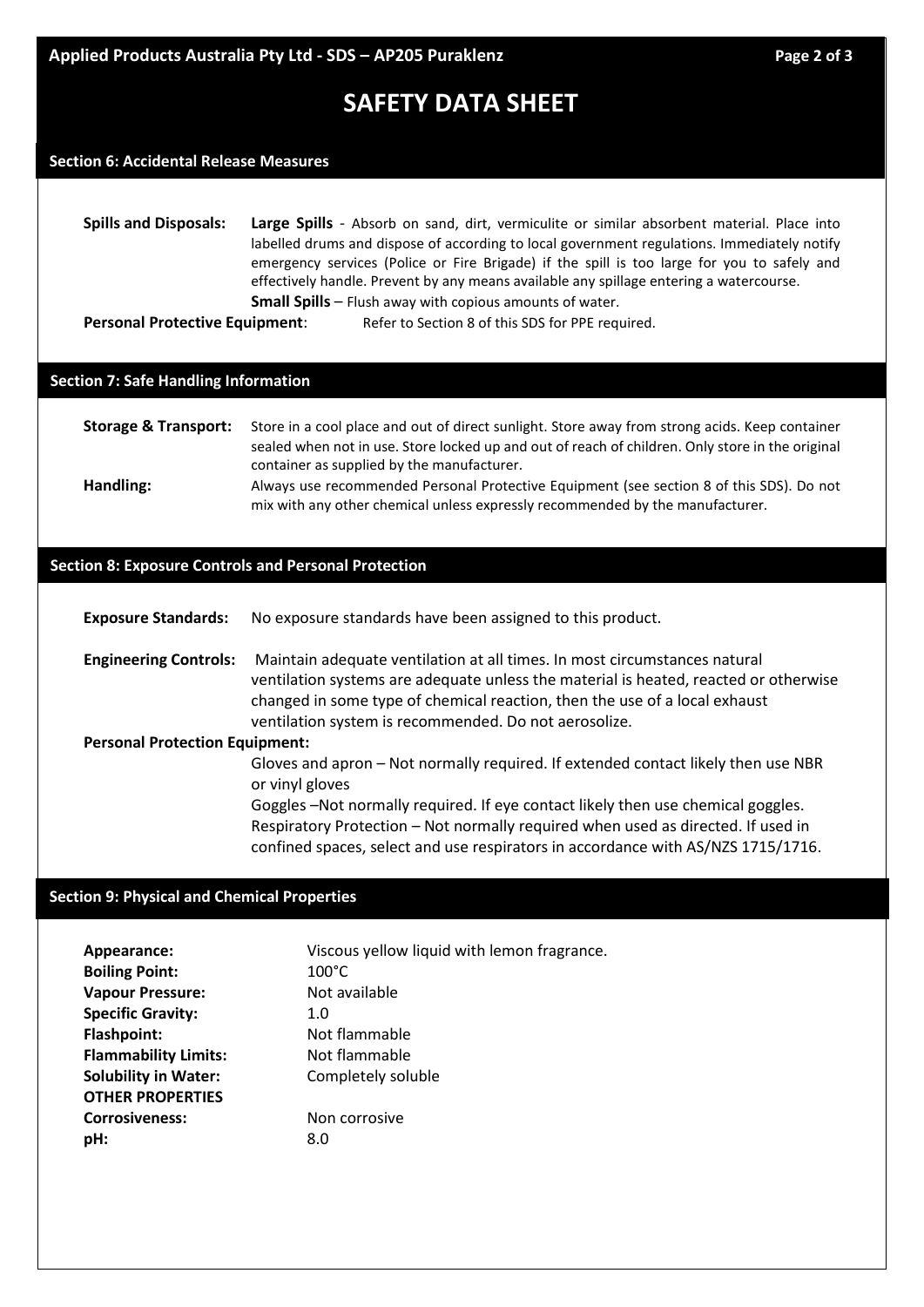# **Stability:** Stable under normal conditions of use. **Section 10: Stability and Reactivity**

| <b>Hazardous Decomposition Products:</b> | Non known.         |
|------------------------------------------|--------------------|
| <b>Hazardous Polymerization:</b>         | Will not occur.    |
| Incompatibilities:                       | Strong acids       |
| <b>Conditions to avoid:</b>              | Incompatibilities. |

## **Section 11: Toxicological Information**

### **HEALTH EFFECTS**

#### **ACUTE**

- **Swallowed:** May cause irritation to the mouth, throat and stomach with effects including mucous buildup, irritation to the tongue and lips and pains in the stomach, which may lead to nausea, vomiting and diarrhea. **Eye:** May cause irritation**.**
- **Skin:** May cause irritation to the skin when prolonged contact with concentrate occurs**.**
- **Inhaled:** Not applicable.
- **CHRONIC** Prolonged or repeated skin contact may lead to dermatitis.

**Toxicological Information:** There is no toxicological information for the product.

# **Section 12: Ecological Information**

**Ecological Information:** There is no ecological information for the product **AP205 Puraklenz**

### **Section 13: Disposal Considerations**

**Disposal Methods:** Recycle all plastic containers using suitable local council recycling facilities. Rinse out the container with clear water. Avoid tipping product directly into the sewer system.

## **Section 14: Transport Information**

**AP205 Puraklenz** is NOT classified as a Dangerous Good for transport or storage.

| <b>UN Number:</b>            | None          |  |
|------------------------------|---------------|--|
| <b>Dangerous Goods Class</b> |               |  |
| and Subsidiary Risk:         | None          |  |
| <b>Proper Shipping Name:</b> | None          |  |
| <b>Hazchem Code:</b>         | None          |  |
| <b>Poisons Schedule No:</b>  | Not scheduled |  |
|                              |               |  |